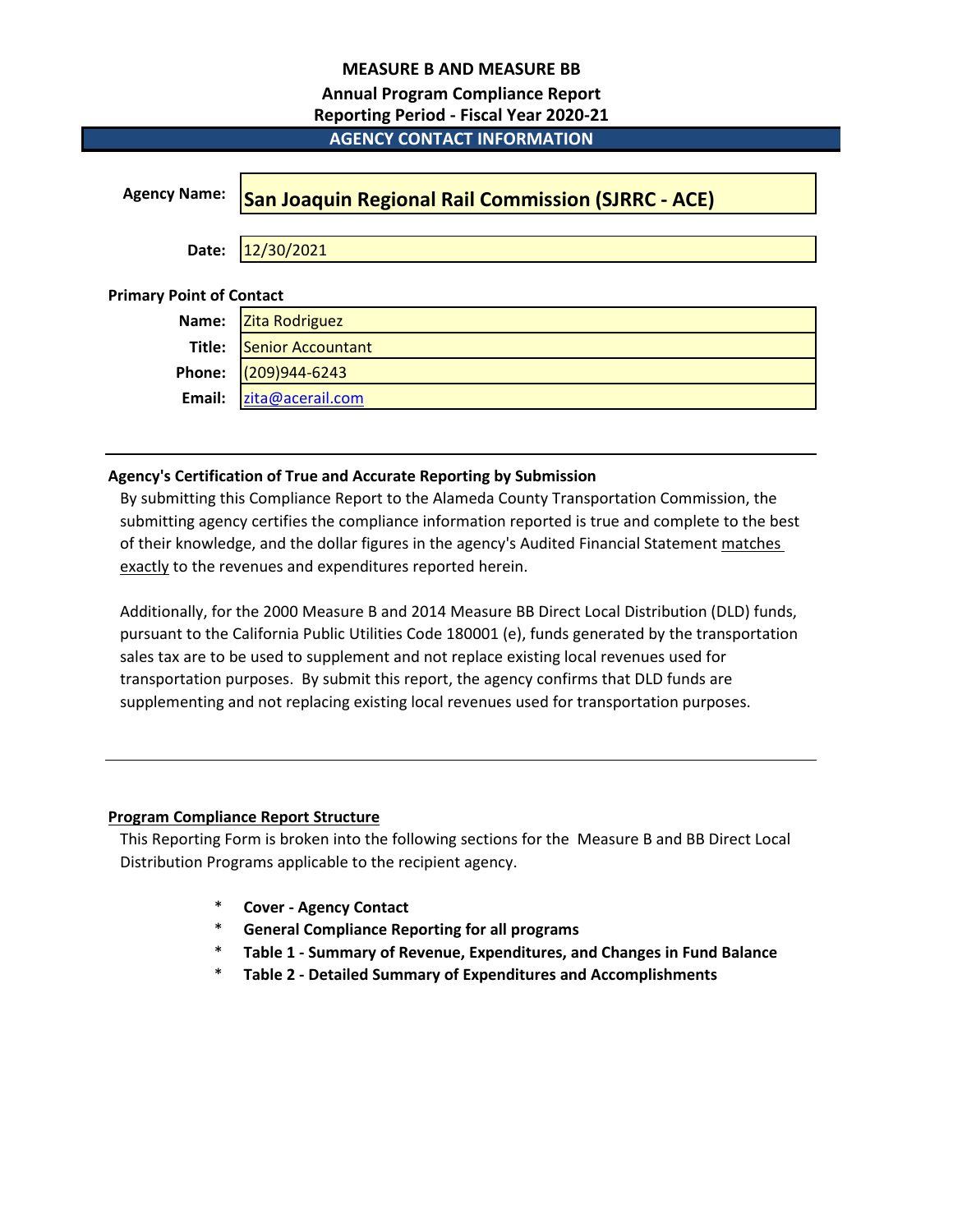#### **MEASURE B AND MEASURE BB**

**Annual Program Compliance Report**

### **TABLE 1: SUMMARY OF REVENUE, EXPENDITURES, AND CHANGES IN FUND BALANCE**

*DIRECTIONS: Complete the sections below based on the Measure B and BB Audited Financial Statements, for the applicable DLD programs for your agency. Values must match financial statements and total reported expenditures on Table 2.* 

### **A. 2000 MEASURE B Direct Local Distribution Programs**



### **B. 2014 MEASURE BB Direct Local Distribution Programs**

|                                                      | Bicycle /<br>Pedestrian                                           | <b>Local Streets</b><br>and Roads    | <b>Mass Transit</b>            | Paratransit                                    | Total                    |
|------------------------------------------------------|-------------------------------------------------------------------|--------------------------------------|--------------------------------|------------------------------------------------|--------------------------|
| <b>Beginning of Year Fund Balance</b>                | $\zeta$<br>$\overline{\phantom{a}}$                               | \$<br>$\overline{\phantom{a}}$       | \$<br>-                        | Ś<br>-                                         | \$<br>$\blacksquare$     |
| Revenue<br>Interest                                  | \$<br>$\blacksquare$<br>$\frac{1}{2}$<br>$\overline{\phantom{a}}$ | Ş<br>\$<br>٠                         | 1,622,420<br>\$<br>\$<br>1,465 | \$<br>٠<br>\$<br>۰.                            | 1,622,420<br>1,465<br>\$ |
| <b>Expenditures</b><br>Expenditures Matches Table 2? | $\zeta$<br>$\overline{\phantom{a}}$<br><b>AREF!</b>               | \$<br>$\blacksquare$<br><b>#REF!</b> | Ś<br>1,598,168<br>TRUE         | \$<br>$\overline{\phantom{0}}$<br><b>#REFI</b> | 1,598,168<br>\$          |
| <b>End of Year Fund Balance</b>                      | $\ddot{\bm{\zeta}}$<br>$\overline{\phantom{a}}$                   | \$<br>$\overline{\phantom{a}}$       | 25,717<br>\$                   | \$<br>$\blacksquare$                           | \$<br>25,717             |
| <b>Notes</b>                                         |                                                                   |                                      |                                |                                                |                          |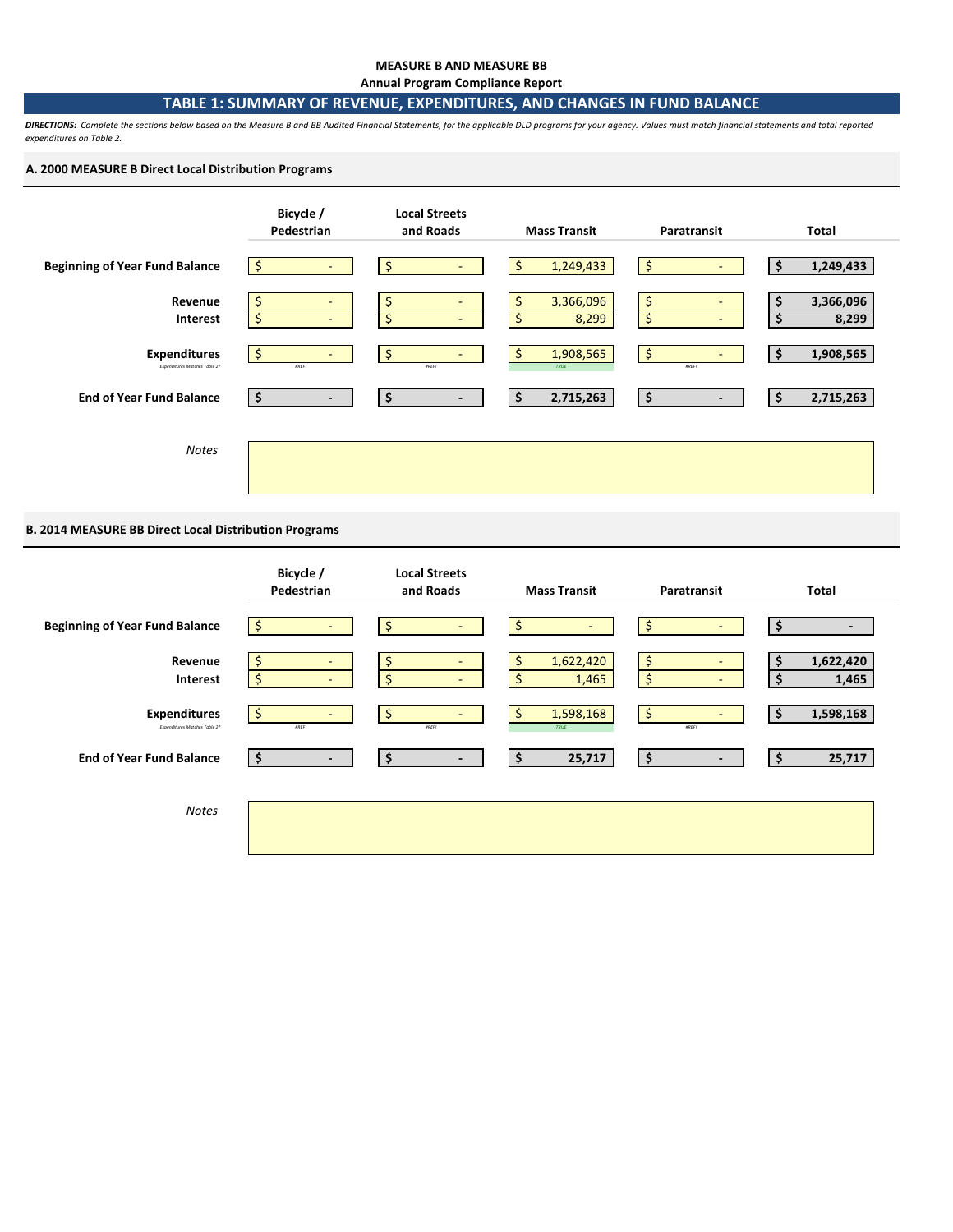### **Transit Direct Local Distribution Program Reporting Period - Fiscal Year 2020-21**

### **GENERAL COMPLIANCE REPORTING**

| 1. What is the agency's average on-time performance goal/target?  | 95    | <b>I</b> Percent |
|-------------------------------------------------------------------|-------|------------------|
| 2. What is the agency's average on-time performance for the year? | 90.86 | <b>I</b> Percent |

**3. If your agency's actual average on-time performance for the year is less than the agency's on-time performance goal/target explain what actions are being taken to improve performance?**

Working with our host railroads on slotting (timing) of opposing freight train movements in/on the same corridor.

#### **4a. How much of the balance identified here is encumbered into active contracts and projects?**

*Encumbered value should be less than or equal to the available balance.* 

|                |           | \$ Encumbered |           |  |  |
|----------------|-----------|---------------|-----------|--|--|
| MB Balance \$  | 2,715,263 |               | 2,715,263 |  |  |
| MBB Balance \$ | 25,717    |               | 25,717    |  |  |
| Total \$       | 2,740,980 |               | 2,740,980 |  |  |

### **4b. Why is there a fund balance?** *Indicate N/A, if not applicable.*

Measure B and BB Revenues for fiscal year 20/21 were 47% higher than the budget and Baseline Service Plan. Carryover balance from prior year was not fully expended due to costs for capital maintenance being lower than expected and other funding sources available for capital maintenace project.

### **4c. Specify any large planned uses of fund balances within this program and their status i.e. planned or underway.**

| <b>Project Title</b>                   | <b>Brief Project Description</b>                                                                                                         | <b>DLD Amount</b>     | <b>Project Status</b> |
|----------------------------------------|------------------------------------------------------------------------------------------------------------------------------------------|-----------------------|-----------------------|
| <b>Sunol Quiet Zone Quad Gates</b>     | Modification of existing rail crossings to comply $\frac{1}{2}$<br>with the FRA prequisit requirements for<br>establishing a quiet zone. |                       | 475,000 Underway      |
| <b>Capital Maintenance</b>             | Under the Capital Trackage Rights Agreement<br>the SJRRC has an annual obligation of<br>\$4,000,000 for Capital Maintenance.             | Ś<br>1,971,980        | Underway              |
| <b>Newark-Albrae Siding Connection</b> | The project involves connecting two sidings to<br>create a second main track that will permit<br>double track opertions.                 | 294,000 Planned<br>\$ |                       |
|                                        |                                                                                                                                          |                       |                       |
|                                        |                                                                                                                                          |                       |                       |

**5. Confirm all expenditures were governing body approved (Yes/No).**

Yes

**6. Confirm the completion of the publicity requirements in the table below (Yes/No).**

### **Copy of article, website, signage**

|                | <b>Measure B</b> | <b>Measure BB</b> | attached? |
|----------------|------------------|-------------------|-----------|
| Article        | <b>Yes</b>       | Yes               | res       |
| Website        | Yes              | Yes               | res       |
| <b>Signage</b> | Yes              | Yes               | res       |

**If applicable, briefly explain why the publicity requirement wasn't completed.**